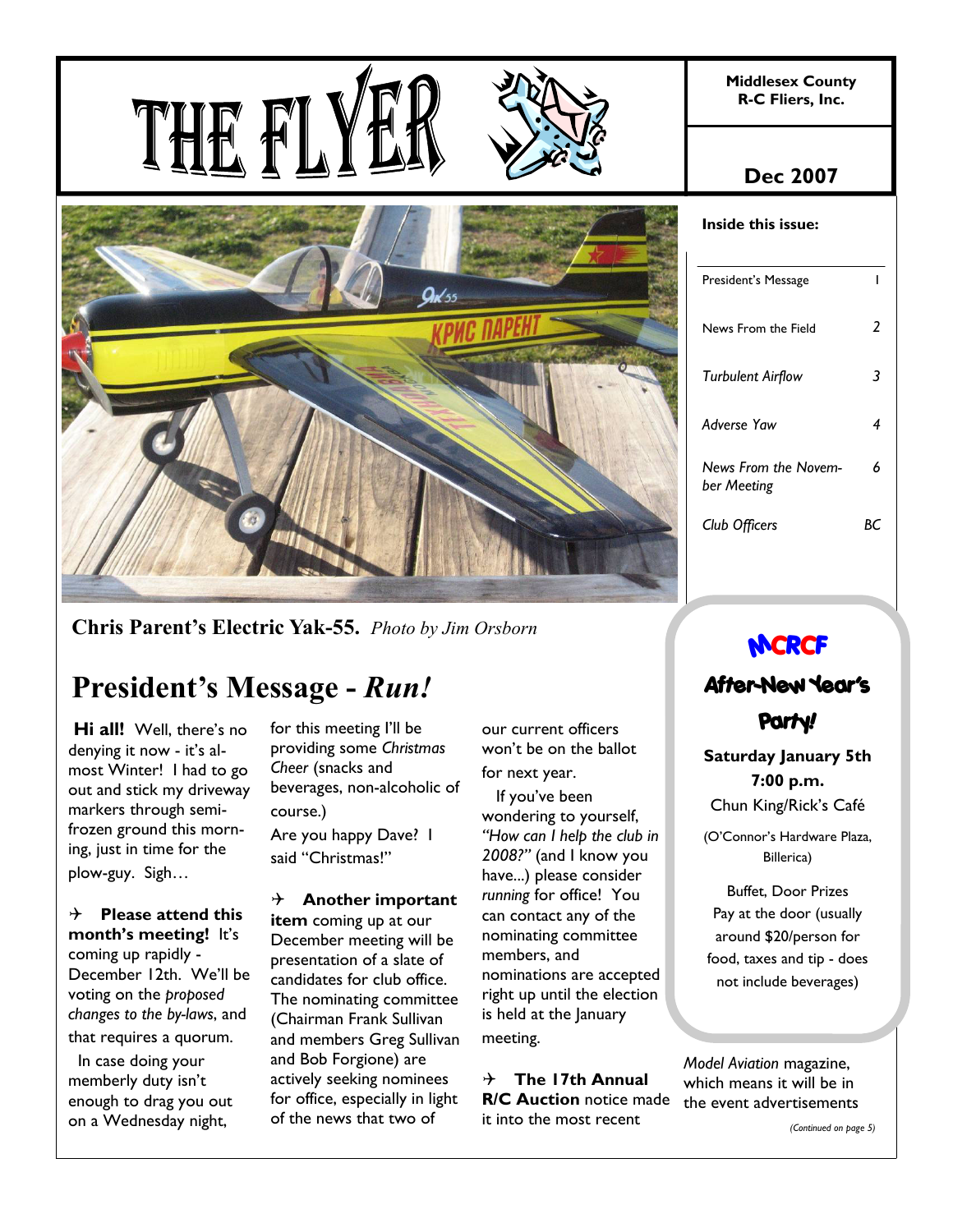#### Page 2 and 2 and 2 and 2 and 2 and 2 and 2 and 2 and 2 and 2 and 2 and 2 and 2 and 2 and 2 and 2 and 2 and 2 and 2 and 2 and 2 and 2 and 2 and 2 and 2 and 2 and 2 and 2 and 2 and 2 and 2 and 2 and 2 and 2 and 2 and 2 and 2

#### **News From the Field** *by Jim Orsborn*

 Okay, so have you ever looked at something and asked, "What is that and how does it work?" Well take a closer look at the leading edge on Chris Parent's Yak-55 shown on the cover. I've got a close up here, but you can see something on the other LE on the cover photo. What are they?

 Well, first off, let me describe the plane. Chris tells me that it is a Hyperion Yak-55 that he has modified over the past two years. The model was not designed for a glow engine, rather the manufacturer specified a brushless electric motor that was needlessly heavy, drew too much current, and provided far more power than needed. For these reasons he changed to the Hacker A20-20L brushless motor with a 3 cell, 1300 MAH, 15C battery. It also has a Berg 4 receiver and a Castle Creations, Phoenix 25 speed control. There is an APC 10x4.7 Slow Fly prop on the engine and a short Azarr antenna on the radio. Standard park flyer servos.

 Chris said the problem was he crashed the plane several times in its early days. He said it would snap roll at just about any flight speed and was very difficult to control both going into and recovering from spin maneuvers.



 Chris told me that he remembered something from early aerodynamics that talked about using a "turbulator" to intentionally create turbulent air flow that stays closer to the wing and does not separate quite as quickly as laminar, boundary layer airflow. So, starting with a device on the bottom of the wing, Chris found that he could fly the plane inverted without any more sudden snaps!

 With the knowledge that the plane had much better flight characteristics during inverted flight, Chris was able to add another set of turbulators on the top of the wing. Watching Chris fly this model Sunday afternoon, I can confirm that he has the plane under complete control 100% of the time; whether upright, inverted, spinning, rolling or snapping!

 Chris repeatedly told me that he really does not claim any particular expertise in any of this stuff, but is just fooling around with toy airplanes like everyone

#### else.

 So, I thought it would be neat to check out the Internet and see if there was any more information on the theory behind turbula-

#### **Did you notice** that

Chris Parent's name is spelled out in the Cyrillic alphabet of the Russian language on the side of his "Yak"? Take another look at that front-page photo - now that's cool!

tors. According to Wikipedia, a free encyclopedia on the Internet;

"*A turbulator is a device for improving the flow of air over a wing.*"

The Wikipedia site http://en.wikipedia.org/wik i/Turbulator goes on to explain turbulence.

 When air flows over the wing of an aircraft, there is a layer of air called the

boundary layer between the wing's surface and where the air is undisturbed. Depending on the profile of the wing, the air will often flow smoothly in a thin boundary layer across much of the wing's surface. However there comes a point, the transition point, in which the boundary layer breaks away from the surface of the wing. Beneath the separated layer, bubbles of stagnant air form, creating additional drag because the boundary layer becomes thicker as more air gets caught up in it.

 These bubbles can be reduced or even eliminated by shaping the airfoil to move the transition point or by adding a device, a turbulator that trips the boundary layer into turbulence. The turbulent layer remains thin and close to the wing's surface and so stagnant bubbles cannot form.

 Checking on another site http://www.mhaerotools.de/airfoils/ turbulat.htm I discovered that there may have been a more optimal location for the turbulators on Chris's plane and there are even design concepts for Pneumatic Turbulators that might be a second solution.

 The pneumatic option which uses small tubes to pass air from the bottom to the top of the wing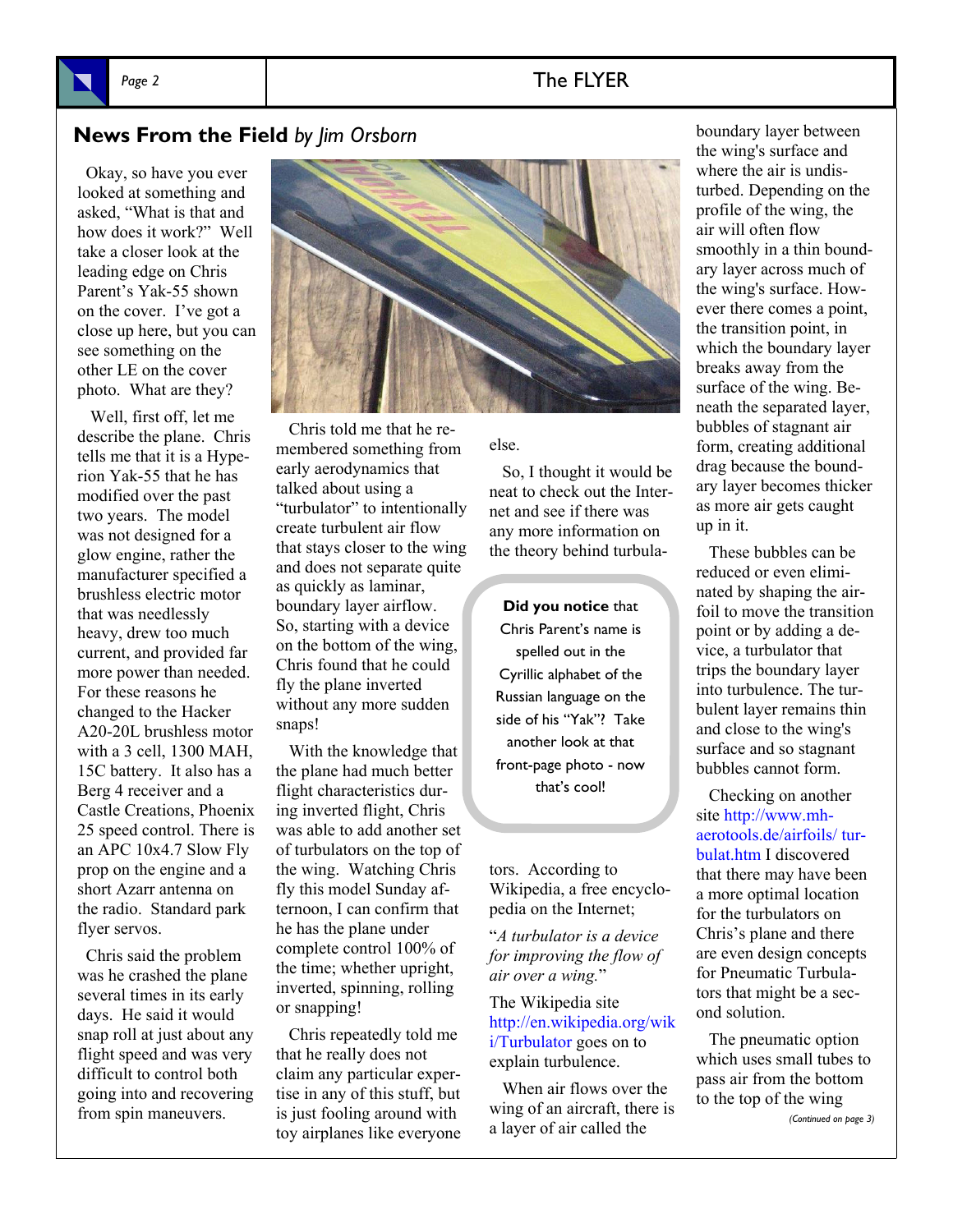*(Continued from page 2) Notes from the Field* 

look really interesting. According to the design, they would be "automatic" (e.g only active when actually needed) and would otherwise not change any flight characteristics.

 Okay, so now it's time to get personal about some of the planes I've seen at the field.

 Joe Boston; I know that you have headed off to Florida, but do you think these things might help you with some of your planes, like the Sukhoi that seem hard to land?

 Bill Copp and John Parisi, how about one of your Extra's. I'm even thinking I might try them on my Venus 40. I've seen it snap pretty quick and this might just give me a little more confidence.

Good Flying



#### **Continuing the Discussion on Turbulence**

*Ed Note: I received the following comments from Chris Parent. He sent them to me in an email review of the previous article.*

#### *Hi Jim,*

 I looked at the links you sent. For sailplanes, I think the idea is to operate at low Reynolds numbers and high lift - and for this, the turbulator is to trade increased surface drag for decreased form drag.

 The assumption of the base condition in the sailplane example is that a separation bubble forms (as it always does) at the point of transition from laminar to turbulent flow but that the now turbulent flow re-attaches to the wing top surface. It just does it in a sub-optimal way that results in a lot of form drag

 The turbulator moves this transition point in a way that results in a net decrease in drag. More surface drag via the turbulator but less form drag via a cleaner transition overall.

 To land the model Sukhoi, we are looking for even lower Reynolds numbers than a sailplane, and a high coefficient of lift, all while using an airfoil that is far from optimal for this.

In this case drag caused

by a messy separation bubble is not the problem. The problem is that the separation bubble forms, then sort of bursts - and the now turbulent air never re-attaches to the top of the wing. Yes there is a lot of drag, but the catastrophic loss of lift is the cause for alarm.

 In our messy, low Reynolds number toy airplanes, I believe the transition point moves very far forward at high angles of attack. This was belief #1 in my faith-based forward turbulator position.

 Belief #2 was that for such to remarkable loss of lift, the air could not be flowing very far back while still attached to the top of the wing - otherwise I might observe something less dramatic than the socalled "tipstall".

 And indeed there are examples of models that do not snap suddenly, but rather just sort of corkscrew if you reach a critical angle of attack.

 Belief #3 was recollection of an article from ~35 years ago about the change of the Goodyear Racer "Li'l Gem" into "Ole Tiger". The paint stripe that solved the snap was very far forward.

 This is what pathetically passes for analysis on my part. But the "Yak 55" (really a Technoavia SP-55M) did improve dramatically.

I started with the turbula-

tors on the bottom. I figured if they were a disaster, it would only show up inverted so I could land and take them off.

 But I did a bunch of stalls inverted and saw a clear difference. Go figure.

For the wayward Sukhoi, however, drag is not an issue. I would try two things:

1. Absolutely seal the aileron hingeline. The air that must shoot up through any gap would be considerable in a landing.

2. Try taping on pretty much anything. Maybe for 1/3 of the chord, and something like 10% (or even a bit less) of the chord back from the leading edge.

 I have no reason to believe that the size or position of mine is even close to optimal - but it does work in my case, and the added drag is impossible to notice.

 So maybe a piece of 3/32 or 1/8 square stock might do it for a bigger model?

 I'd forget bothering with the inverted tests, and start right out with them on top. Then do simulated landings at 150 feet and see what happens. Chris Parent

 $\rho$ . Ch, and the funny little plane is a model of the 1919 White Sport:

http://www.aerofiles.com/ white-sport.jpg It is not *(Continued on page 4)*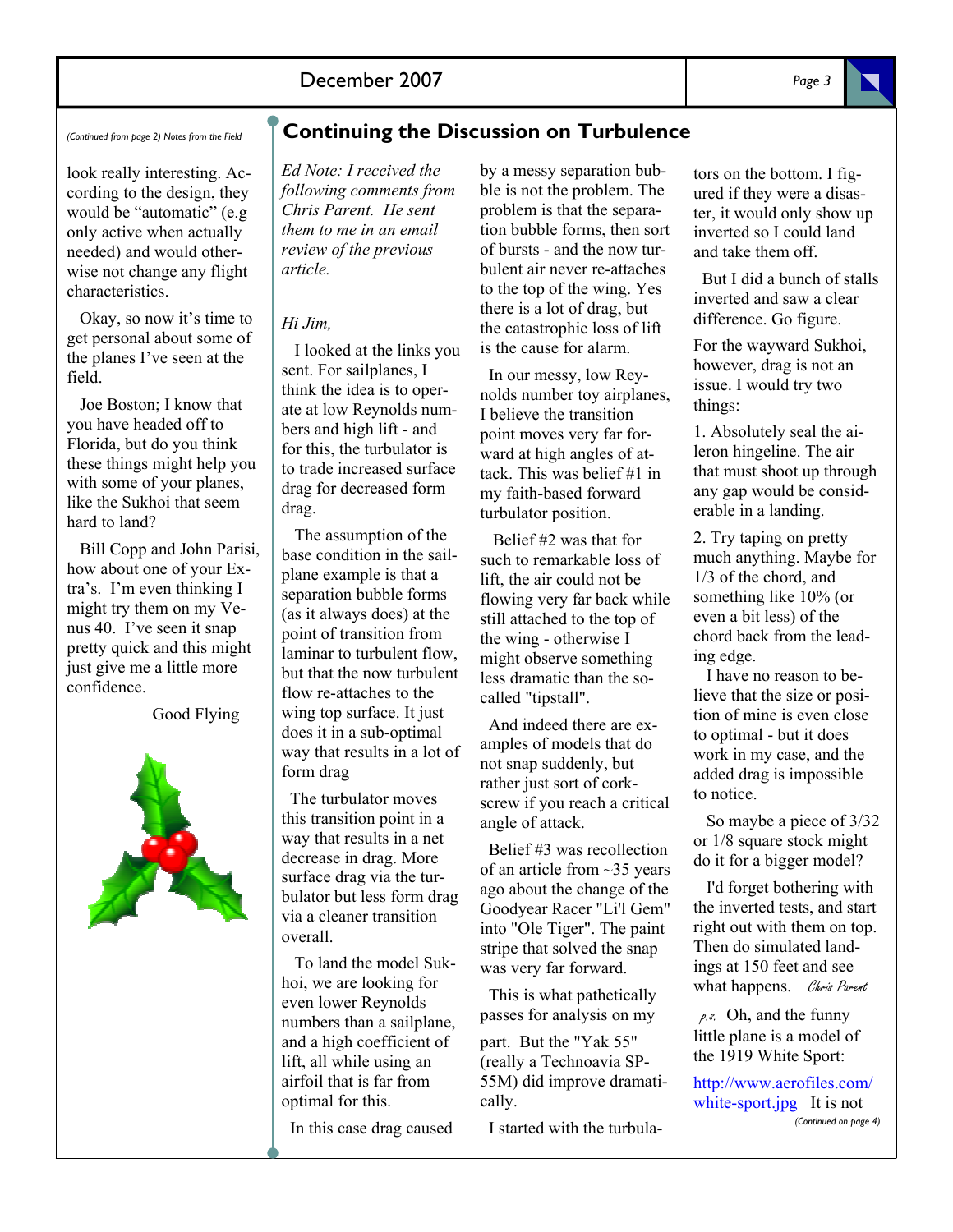#### Page 4 **The FLYER**

## **Adverse Yaw** *by Jim Orsborn*

 I had someone at the field the other day that asked me what we were talking about when we described a plane that had a severe case of adverse yaw. I'm not too sure that the field explanation came across, so here goes another try.

 Actually, Chris Parent and I were talking about another very small electric plane that he had brought to the field. It was a model of a vintage 1919 kit plane that was sold as a home built project. I guess it was like many projects that never really made it too far, but make a really nice model.

 The plane that Chris had was laser cut balsa and looked like a very nice project. In fact, it looked so nice that the original thought was that it might make a nice project for a new, youngster to fly as an

introduction. Chris's answer was that it would be totally inappropriate because it was much more difficult to fly that it looks. — The reason of course was that it was difficult to control because of a "severe case of adverse yaw!"

 We all know that airplanes move around three different axis of rotation; Rolls are rotation about the plane's longitudinal axis. The elevator effects rotation around the pitch axis. And finally, the rudder will cause some horizontal movement around the yaw axis that goes vertical through the plane.

 So we have roll, pitch and yaw rotations. If we only had perfect control surfaces that caused the plane to move about each one of these axis, one at a time. Reality of course is all of our controls usually have an effect that makes the plane rotate around more than one

#### axis.

 Don't believe me? Well the next time you go out, try using the rudder. Move the rudder to the left and see what happens. The plane will also roll to the left and start to make almost a normal left turn with a bit of roll to the left as it turns. Okay, I'm sorry; yes you need to take off first to see the induced roll caused by the rudder.

 So what happens when you use the ailerons to roll the plane. Left aileron on your stick will cause the left aileron on the plane to raise up and the right aileron to drop down. We've been told that the left aileron up creates less lift and the right aileron down causes more lift — less lift on one side and more on the other causes the plane to roll; left in this case.

 Well on some planes, the left wing will also have less drag, while the right aileron which has

dropped will have much more drag. You can almost think of the ailerons as a great big air brake when they drop down.

 So what would happen if the right front brake on your car started to grab as you turned the steering wheel to the left? Well that is basically what happens with the ailerons on a plane, usually with a flat bottom or semisymmetrical wing.

 The usual method for reducing adverse yaw is to set the ailerons so that they move up much more than they move down. Chris's plane had ailerons that move down only 1/4 as much as they move up! And the plane still had noticeable right yaw when rolling to the left.





#### *(Continued from page 3) Turbulence*

clear that any were ever really flown. Stevensaero has a kit and I modified the kit (highly in this case) to make mine.

 The Stevens Diddlebug series would make great models for a kid. All his designs build and fly great. The stock White Sport flies well. Mine is really a handful, so more capable, but also very tricky.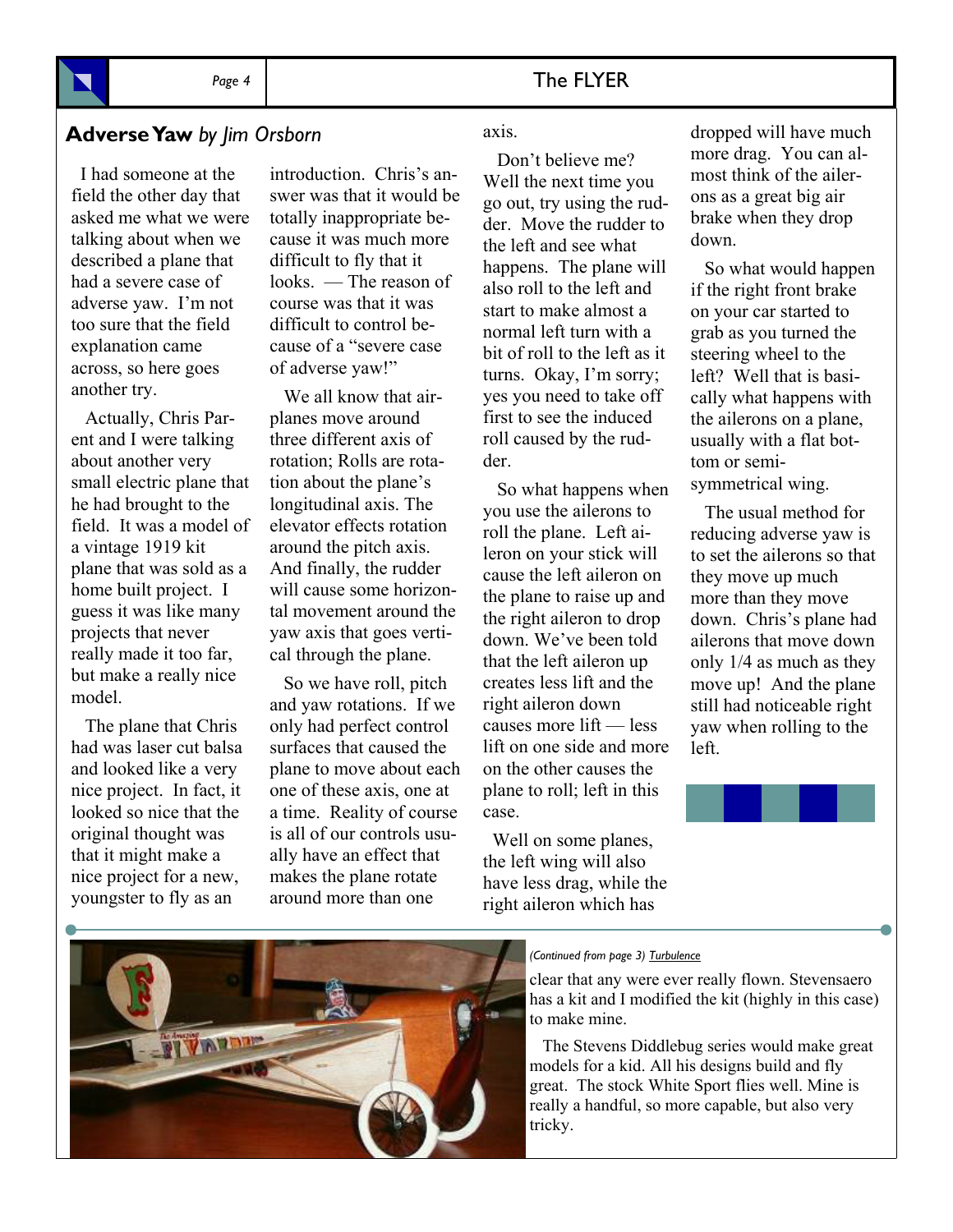#### December 2007 *Page 5*

# *President's Message*

*(Continued from page 1)* 

twice before the auction.

 Auction Flyers are going to the hobby stores, and will be in the mail to the region's other clubs soon. There's also a new *Auction Info web page* up, so stop by www.mcrcf.org and take a look!

4 **Speaking of web pages,** somethings that I've enjoyed about the Burlington R/C Flyer's web site is that for quite a while now, they've had an active Discussion Forum (for members only.) This capability has always been provided by a club member with the know-how and bandwidth to host it using commonly available forum software. It's a great way to share information, report on local R/C events, post things for sale, and just keep in touch with each other.

 Also cool is access to a photo gallery site (like Flickr) where folks from the club can post their own photos and share them with the rest of the group.

If anybody out there is able and willing to set up either or both of these capabilities for use by the club, I'd like to hear from you!

Be safe, and have fun!



| d |                                                                                                    | <b>DFAQ QSearch DMemberlist DUsergroups</b><br><b>8</b> Profile $\Box$ You have no new messages $\Box$ Log out [ Jeff Ward ]<br>You last visited on Sun Dec 02, 2007 12:58 am<br>View posts since last visit<br>The time now is Mon Dec 03, 2007 11:18 pm |               |              |                  |                                |  |  |
|---|----------------------------------------------------------------------------------------------------|-----------------------------------------------------------------------------------------------------------------------------------------------------------------------------------------------------------------------------------------------------------|---------------|--------------|------------------|--------------------------------|--|--|
|   | View your posts<br><b>Burlington RC Flyers Bulletin Board Forum Index</b><br>View unanswered posts |                                                                                                                                                                                                                                                           |               |              |                  |                                |  |  |
|   |                                                                                                    | <b>Forum</b>                                                                                                                                                                                                                                              | <b>Topics</b> | <b>Posts</b> | <b>Last Post</b> |                                |  |  |
|   |                                                                                                    | <b>RC Flyer Discussions</b>                                                                                                                                                                                                                               |               |              |                  |                                |  |  |
|   |                                                                                                    | <b>General RC Flyer Talk</b><br>The main place for all of our RC Flying discussions                                                                                                                                                                       |               | 124          | 395              | Mon Dec 03, 2007 6:24 pm       |  |  |
|   |                                                                                                    | <b>For Sale/Wanted</b><br>Post any RC related for sale/wanted messages here                                                                                                                                                                               |               | 9            | 10               | Sat Dec 01, 2007 6:53 pm<br>⇒n |  |  |

**Burlington RC Flyers Bulletin Board** 



**Happy Revelers - December 2005** *Photo by Jeff* 

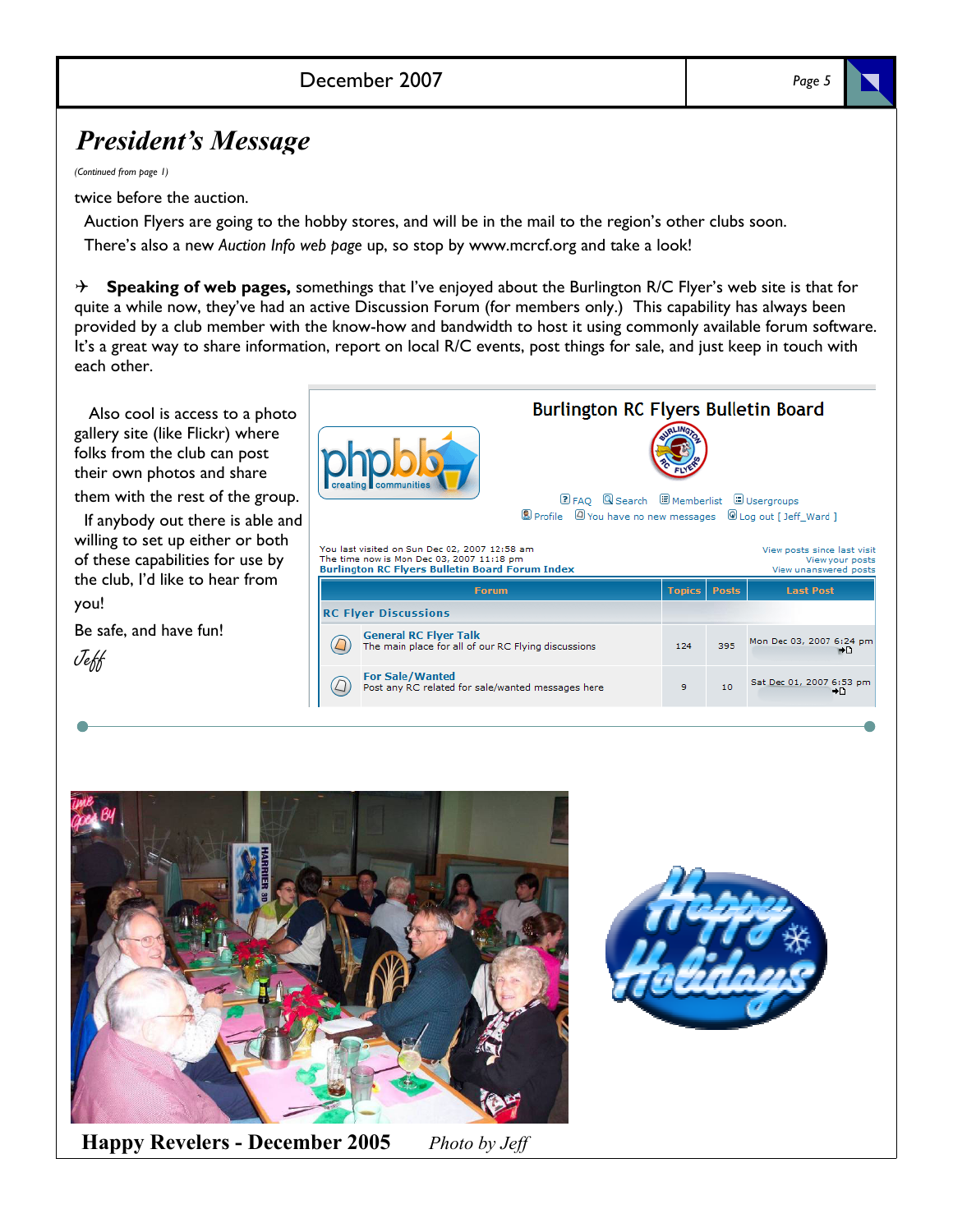#### Page 6 **The FLYER**

#### **News From the November Meeting** *by Jim Orsborn*

 We received a last minute notice that the November meeting was going to be held at the Billerica Town Hall instead of the Lewis building. Fifteen members found us there, and Jeff called the meeting to order a little after 7:30 PM.

 I can never get the numbers straight, but John says we have a balance of slightly over \$4,400 in the checking account. I guess we are starting to collect dues for 2008, only paid for one grass cutting and had minimal income and expenses for the last raffle.

 Jeff reported that we are all set for the 2008 Auction. It will be held on January 27th at the Marshall Middle School cafeteria in Billerica. Watch for the flyer and a notice in the next AMA magazine.

 Jeff led a planning discussion for when and where to hold the Christmas party. The consensus was that we return to the same location (Chung King Chinese Restaurant in the O'Connor Plaza, Billerica Center) on January 5th. Don't miss this exciting opportunity to

celebrate the holidays and get together with friends.

 The WRAM Show is scheduled for 22—24 February and several folks indicated plans to attend again this year.

 Jeff told us that there are several proposed By-Law changes that have been posted on the MCRCF Website. Plans are to discuss these items again at the December meeting and vote them in as approved changes at that meeting. So we need a quorum at the December meeting. If you can plan on attending, your support would be appreciated.

 As the last official business item, Jeff asked for volunteers to work on the 2008 Nominating Committee. Frank Sullivan offered his services as well as his brother Greg. With them, Bob Forgione also volunteered to help poll the membership. The job of this committee is to pull together a proposed slate of Officers and Directors for 2008. We ask that all members consider service to the club and support the efforts of this committee in their work.

 To close out the meeting, Jeff reported on a visit by our own District 1 Vice-President, Andy Argenio to the Burlington RC club earlier in the week. The club had apparently invited Andy to visit their club and describe some of his activities with the AMA.

 Andy has been our District 1 VP for the past two or three years, since his election to replace Bob Kraft who was the former VP. As our representative to the AMA, Andy travels to AMA meetings in Muncie, IN as well as to visit AMA sanctioned clubs across the district. He reminded everyone that we, the membership, are the AMA and that all of the Administrative Staff in Muncie are there to support our needs.

 One of the most significant issues facing AMA is our declining membership numbers. Since the membership peaked some years ago, reductions in AMA membership have cost the academy almost \$1 million dollars in dues revenue, or almost 10% of the typical annual budget. Reasons for the drop are not entirely known, and the market for R/C equipment is actually growing. Much of the growth is attributed to Park Flyer aircraft and R/C toys.

Andy and the rest of the

Executive Council are trying to do what they can to understand the reasons for this as well as find ways to reverse the trend. Expect to see new membership programs and club incentives coming from the AMA.

 Andy reports that he, as District 1 VP has an annual budget of about \$12 thousand dollars, which he has been using to sponsor AMA sanctioned events in the district. He also has some limited additional funds to cover other initiatives within the district, including his travels to visit clubs. We should all continue to watch the District 1 News section in the AMA magazine and see some of activities around the district.

 Finally, Andy offered his services to help any club address hobby related issues they may be facing. After the discussion, there were proposals to invite Andy to our Construction Derby next year.

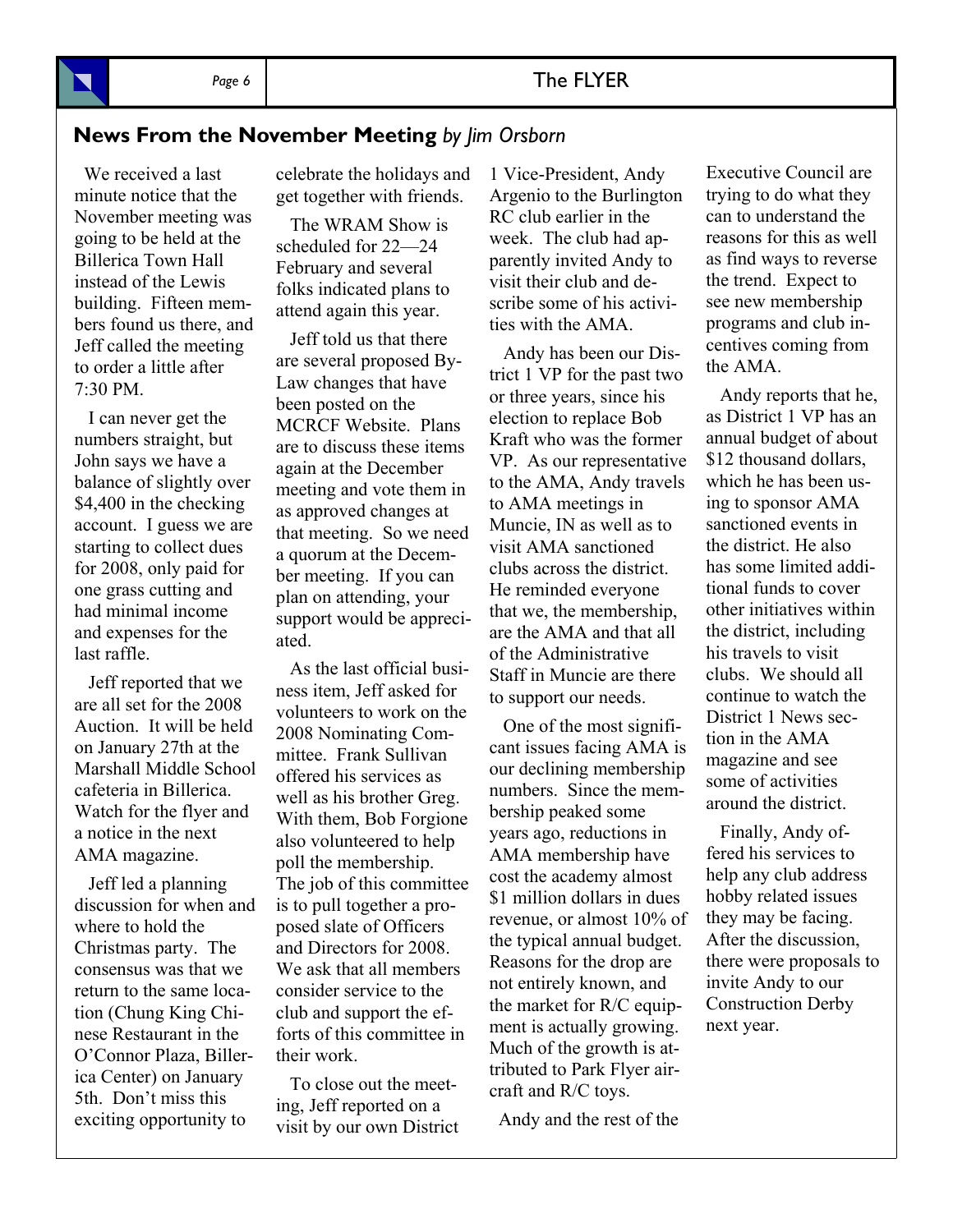## **Upcoming Event Dates** *by Jim Orsborn*

## **December Meeting**

Wed., Dec. 12th at the Lewis Bld. on Boston Road. Refreshments (Food?) By-Law Changes New Dues for 2008

#### **Winter Solstice**

Sat., Dec. 22nd; Basically the shortest day of the year. From here on, the days start getting longer and we get closer to Spring and Summer Daylight Savings Time.

## **Holiday Party**

Sat., Jan. 5th at Chung King's Chinese Rest. In Billerica Center. Great Buffet choices Door prizes / Raffle

## **January Meeting**

Wed., Jan. 9th at the Lewis Bld. on Boston Road. Election of new Officers and Directors

## **MCRCF Auction**

Sun., Jan. 27th at the Marshall Middle School Cafeteria in Billerica

Models, kits, anything RC

#### **WRAM Show**

Fri., Sat., Sun.; 22-24 Feb in White Plains, NY

# December 2007

| <b>SUN</b> | <b>MON</b> | TUE | <b>WED</b> | <b>THU</b> | FRI | <b>SAT</b> |
|------------|------------|-----|------------|------------|-----|------------|
|            |            |     |            |            |     | 1          |
| 2          | 3          | 4   | 5          | 6          |     | 8          |
| 9          | 10         | 11  | 12         | 13         | 14  | 15         |
| 16         | 17         | 18  | 19         | 20         | 21  | 22         |
| 23         | 24         | 25  | 26         | 27         | 28  | 29         |
| 30         | 31         |     |            |            |     |            |

# January 2008

| <b>SUN</b> | <b>MON</b> | TUE | <b>WED</b>     | <b>THU</b> | <b>FRI</b> | <b>SAT</b> |
|------------|------------|-----|----------------|------------|------------|------------|
|            |            |     | $\overline{2}$ | 3          | 4          | 5          |
| 6          | 7          | 8   | 9              | 10         | 11         | 12         |
| 13         | 14         | 15  | 16             | 17         | 18         | 19         |
| 20         | 21         | 22  | 23             | 24         | 25         | 26         |
|            | 28         | 29  | 30             | 31         |            |            |

# February 2008

| <b>SUN</b> | <b>MON</b> | <b>TUE</b> | <b>WED</b> | <b>THU</b> | FRI | SAT |
|------------|------------|------------|------------|------------|-----|-----|
|            |            |            |            |            |     | 2   |
| 3          | 4          | 5          | 6          | 7          | 8   | 9   |
| 10         | 11         | 12         | 13         | 14         | 15  | 16  |
| 17         | 18         | 19         | 20         | 21         | 22  | 23  |
| 24         | 25         | 26         | 27         | 28         | 29  |     |